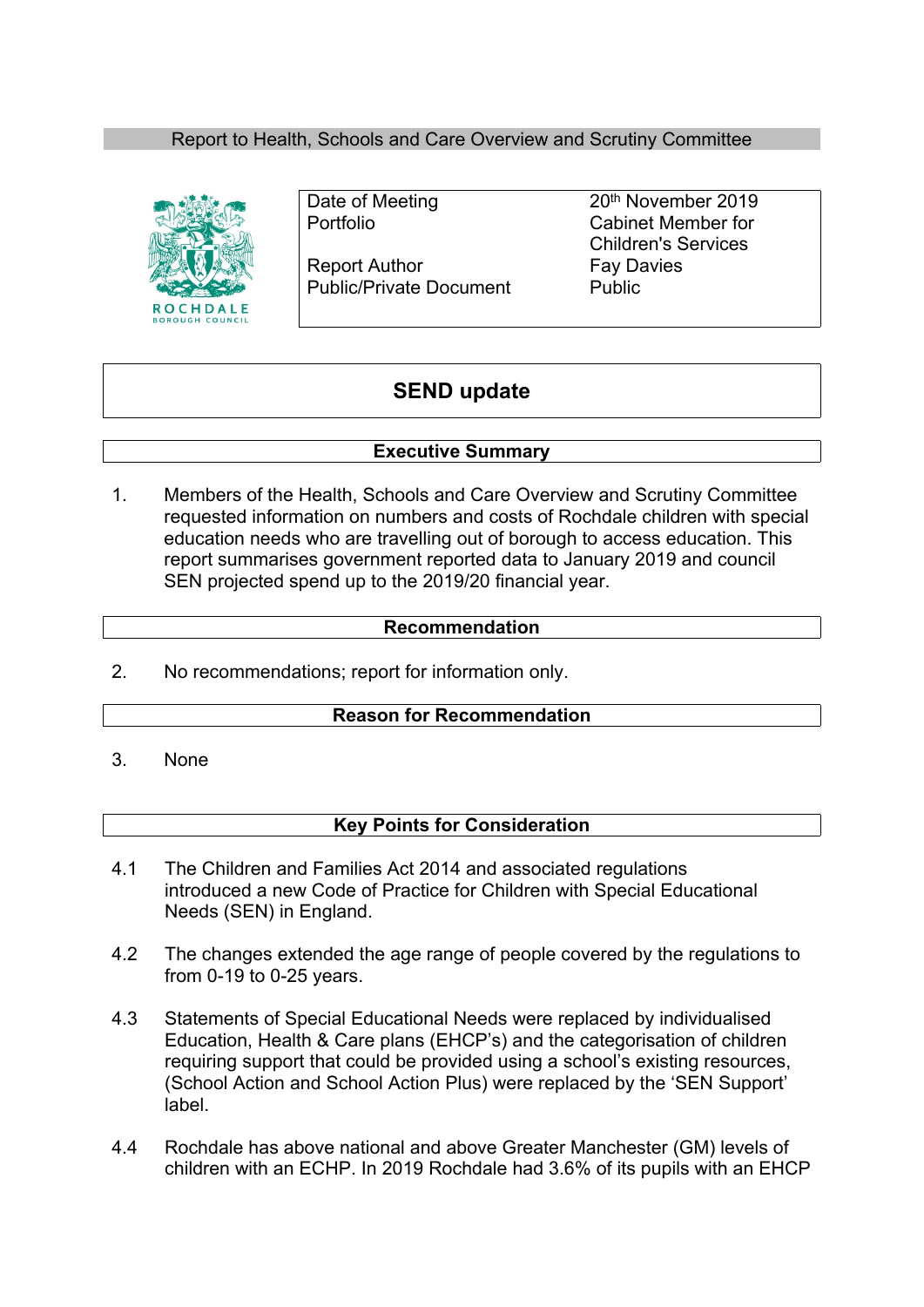compared to a GM level of 3.3% and national level of 3.1% [\(https://www.gov.uk/government/statistics/special-educational-needs-in](https://www.gov.uk/government/statistics/special-educational-needs-in-england-january-2019)[england-january-2019\)](https://www.gov.uk/government/statistics/special-educational-needs-in-england-january-2019), see figure 1. The sharp drop between 2015 and 2016 was due to the change from SEN statements to EHCPs described above. Since 2016 rates of EHCPs have been rising nationally.



*Figure 1: Percentage of pupils with EHCP 2007-2019*

4.5 The number of children with EHCPs has grown by 203 since 2016, which is an 18% increase (table 1).(Special Educational Needs in England January 2019, link as above).

| YEAR   2016   2017   2018   2019        |      |      |      |      |
|-----------------------------------------|------|------|------|------|
| Number of children with EHCP's          | 1117 | 1187 | 1228 | 1320 |
| Percentage increase from 2016           |      | 6%   | 10%  | 18%  |
| Table 1: Number of children with EHCP's |      |      |      |      |

4.6 The government statistic report on children with EHCPs linked above only covers those children in maintained settings and splits children into those attending mainstream Primary schools, mainstream Secondary schools and Special schools.

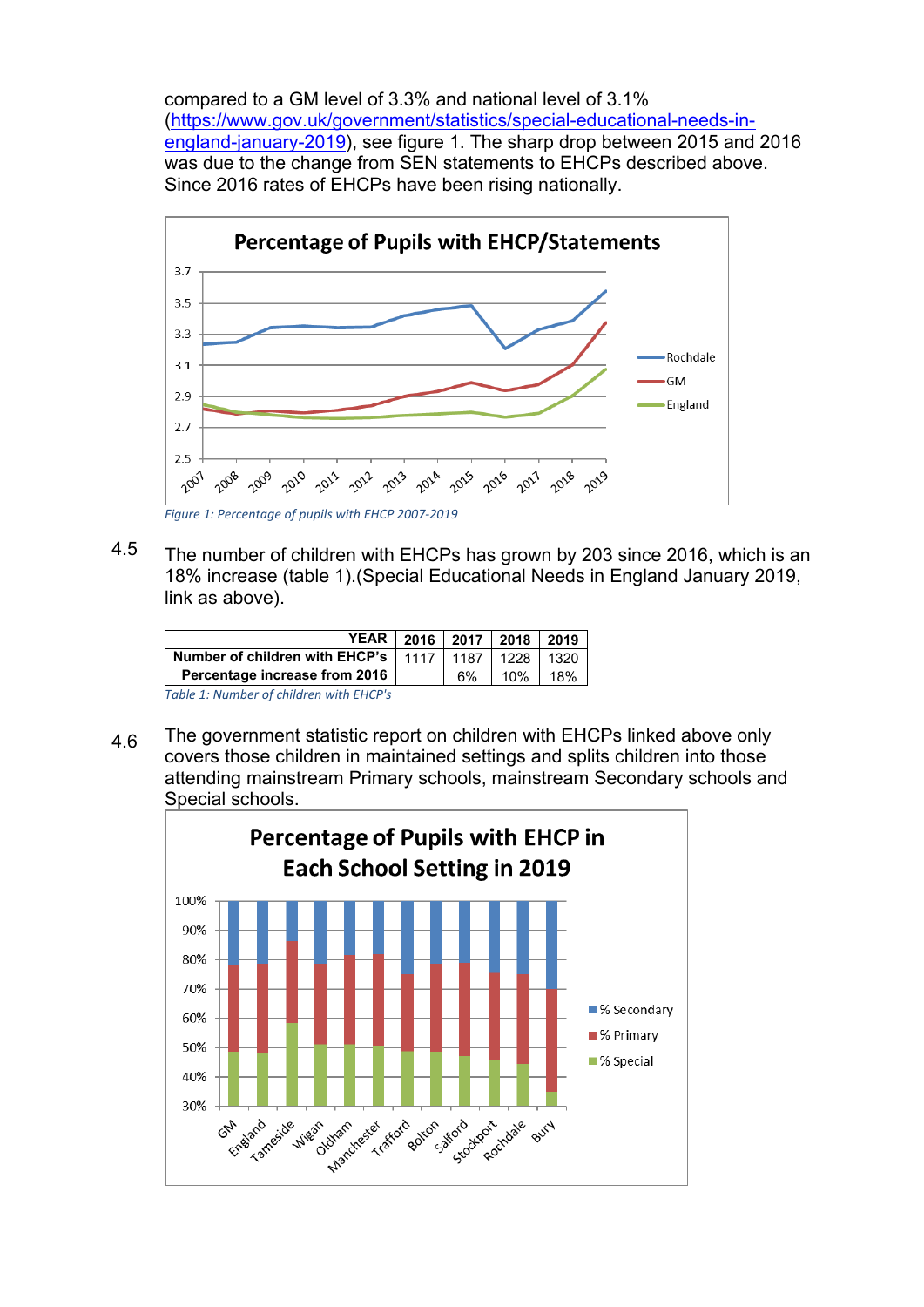Figure 2 shows, of all children covered by the report, what percentage attend each of the settings, and compares the percentages to England, Greater Manchester (GM) average, and each of the other GM authorities. The percentage of Rochdale EHCP children in Special schools is 44% compared to 58% in Tameside.

4.7 Funding from central government for SEN pupils is in the High Needs block of the Dedicated School Grant. The way it is calculated, adjusted and re-adjusted has changed continually and does not reflect how much money is available for the local authority because of both, recoupment with central government funding of Academy schools, and year to year adjustments. Changes have also been made with the High Needs funding due to the National Funding formula. However table 2 shows funding levels, after being reduced in 2017 and 2018, has now increased slightly for 2019. The funding levels shown here are to put context to costs on out of borough placements in the following sections.

|                                         | 2016    | 2017          |       | $2018$   2019 (provisional) |
|-----------------------------------------|---------|---------------|-------|-----------------------------|
| High Needs Block allocation (Emillion)  |         |               |       |                             |
| prior to recoupment (rounded 2dp)       | $23.16$ | $21.18$ 22.30 |       | 23.86                       |
| Percentage increase /decrease from 2016 |         | -9%           | $-4%$ | +3%                         |

*Table 2 High Needs Block Funding 2016-2019 [\(https://www.gov.uk/government/publications/dedicated-schools](https://www.gov.uk/government/publications/dedicated-schools-grant-dsg-2016-to-2017)[grant-dsg-2016-to-2017,](https://www.gov.uk/government/publications/dedicated-schools-grant-dsg-2016-to-2017) [https://www.gov.uk/government/publications/dedicated-schools-grant-dsg-2017-to-](https://www.gov.uk/government/publications/dedicated-schools-grant-dsg-2017-to-2018)[2018](https://www.gov.uk/government/publications/dedicated-schools-grant-dsg-2017-to-2018), [https://www.gov.uk/government/publications/high-needs-funding-arrangements-2018-to-2019,](https://www.gov.uk/government/publications/high-needs-funding-arrangements-2018-to-2019) [https://www.gov.uk/government/publications/national-funding-formula-tables-for-schools-and-high-needs-2019](https://www.gov.uk/government/publications/national-funding-formula-tables-for-schools-and-high-needs-2019-to-2020) [to-2020\)](https://www.gov.uk/government/publications/national-funding-formula-tables-for-schools-and-high-needs-2019-to-2020)*

4.8 There have always been some children whose special educational needs require out of borough specialist provision ; such as children who attend hospital schools because of long term chronic conditions. Historically the numbers have been very low. Since the growth in the school aged cohort combined with the introduction of EHCPs, there has been an increased demand for out-of-borough Special school places in the Independent (Indep) and Non-maintained (NMSS) sector. With the fact that EHCPs now cover young adults up to the age of 25, it means that the Pre-16 and Post-16 numbers are both increasing (table 3)

|               |         | Number of Pupils |         |                             |
|---------------|---------|------------------|---------|-----------------------------|
|               | 2017/18 | 2018/19          | 2019/20 | 2017-19 percentage increase |
| Indep Pre 16  | 21      | 33               | 39      | 86%                         |
| NMSS Pre 16   | 9       | 13               | 12      | 33%                         |
|               |         |                  |         |                             |
| Indep Post 16 | 5       |                  | 9       | 80%                         |
| NMSS Post 16  | 9       | 8                |         | $-22%$                      |
| TOTAL         | 44      | 61               | 67      | 52%                         |

*Table 3: Numbers of Pre-16 and Post-16 pupils at Independent and Non-maintained special schools*

4.9 The total cost of those placements detailed in table 3 above are shown in table 4 below, with the calculated percentage increase over the three year period.

|              | <b>Total Cost</b> |         |             |             | 2017 - 19  |
|--------------|-------------------|---------|-------------|-------------|------------|
|              |                   |         |             |             | Percentage |
|              |                   | 2017/18 | 2018/19     | 2019/20     | Increase   |
| Indep Pre-16 |                   | 727.804 | £ 1,311,514 | £ 1,632,910 | 124%       |